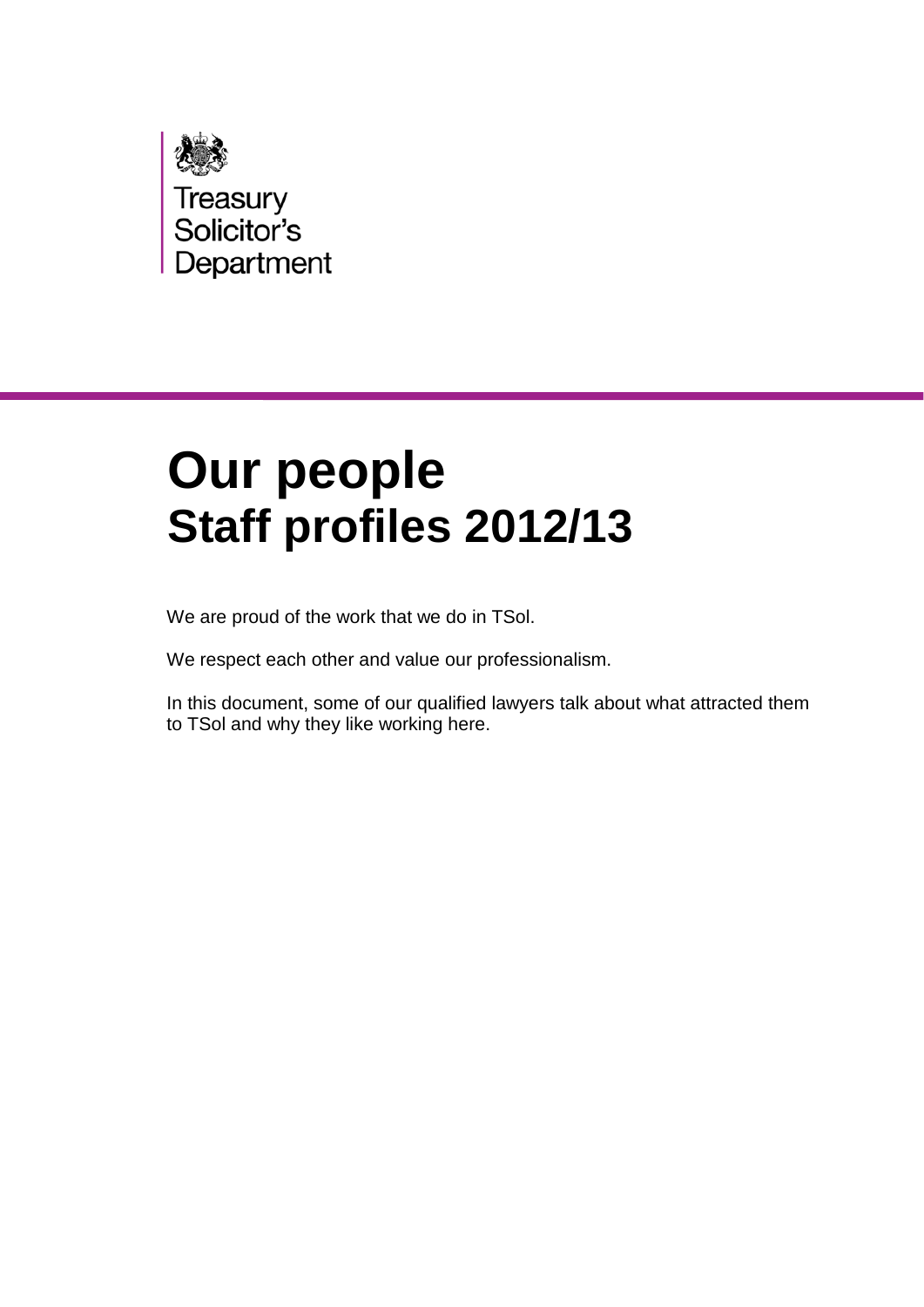# **David Stranger-Jones, Legal Officer, Litigation A4**



**What does the Litigation A4 legal team do? What opportunities are there for lawyers within your division?**

Team A4 is composed of three teams: (1) The General Private Law team; (2) the Attorney-General's team; and (3) the Special Advocates Support Office (SASO).

The general private law team represent a large number of Government Departments and other public bodies in private law litigation (as opposed to public law judicial reviews, freedom of information requests etc). The work therefore covers personal injury, but also wrongful detention, misfeasance in public office, civil penalties, breach of contract etc – in effect, any claim against a government department through which the claimant is seeking damages.

The Attorney General's team represent the Attorney General's Office in matters of charity and family law, exercising the jurisdiction of the Queen's Proctor and acting for the Attorney in matters concerning the Royal Sign Manual and applications to have litigants declared vexatious.

SASO instruct special advocates and support them in their work and facilitate the administration of the special advocate system.

The opportunities for lawyers in the private law litigation division are varied. As opposed to my previous experience in a Magic Circle law firm, we rarely work in teams and so I have full responsibility for the strategic direction of the case as well as guiding the client through the proceedings. I should say that colleagues are friendly and always willing to help, and so you are not left on your own. There are clear opportunities to focus on certain areas, clients or types of claim and managers are happy to assist in that regard within the ambits of fair work allocation within the team. TSol currently work on a four-year rotation system and so after spending four years in this team, I will have the opportunity to move to another team, another division or, indeed, move to an advisory role at a Government Department.

### **Why did you choose to work at TSol?**

I chose to work at TSol for three reasons: first, I wished to practice more government-related law and TSol seemed the obvious place to start. Second, TSol represents a huge number Government Departments and public bodies, and so the exposure to all aspects of government and the litigation (and advisory) problems they face is second to none. And third, I understood from friends already working at TSol that "work-life balance" was not only preached but also practised. I can confirm this is the case since joining!

### **What type of work have you been involved in recently?**

My role is split between the Attorney General's team and the General Private Law team. My recent casework has therefore varied between wrongful detention, pursuit of WWII military artefacts, advising the Home Office in assisting with the search for abducted children, personal injury arising out of an employment claim, personal injury arising from an attack on British embassy abroad, pursuit/tracing of monies paid, breach of contract, asbestos/mesolthelioma-related claims and advising the Attorney General on whether he should intervene in a charities dispute.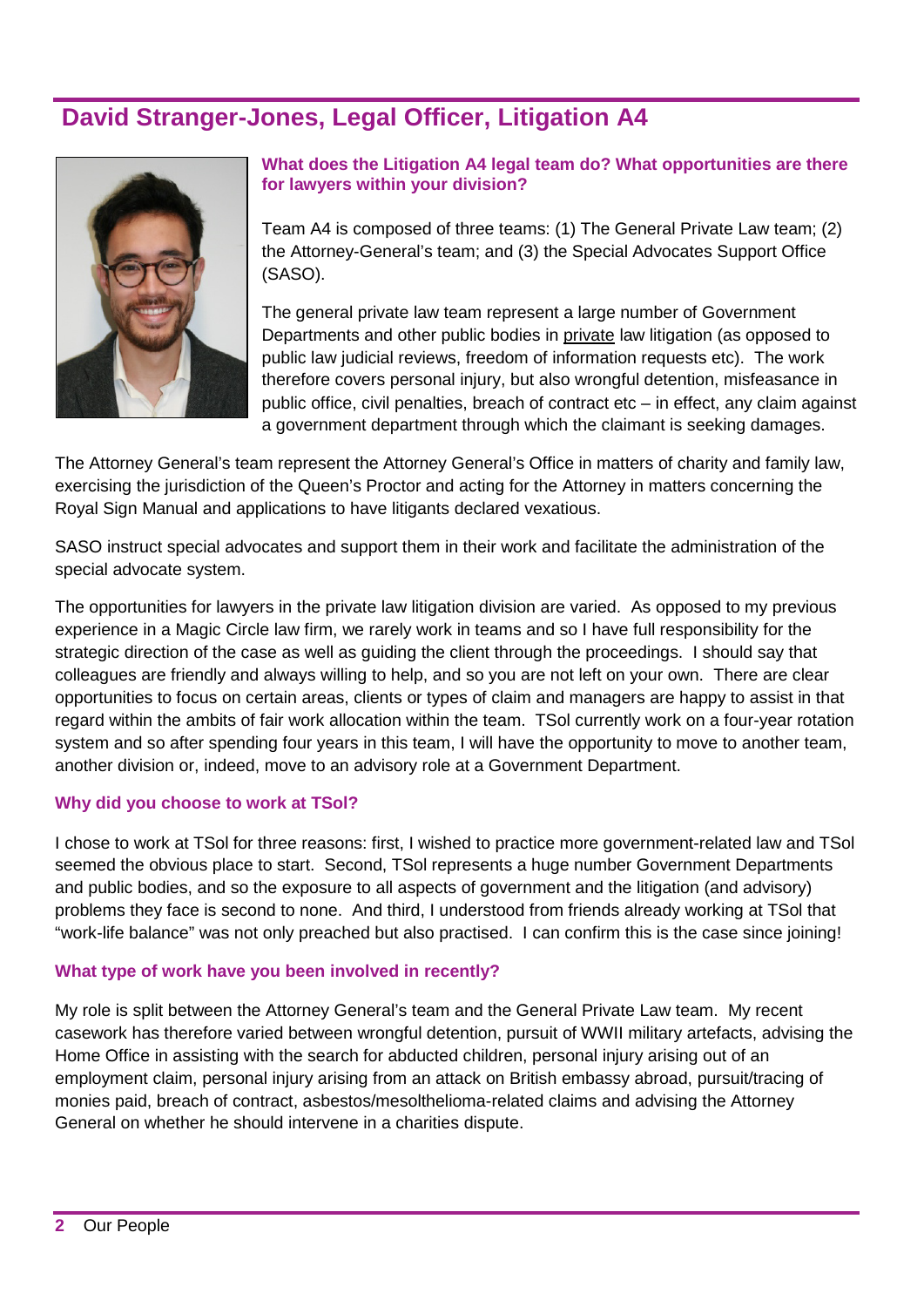My clients include the Prime Minister's Office, the Cabinet Office, the Foreign and Commonwealth Office, the Ministry of Defence, the Department for Communities and Local Government, the Department of Education, the House of Lords and the Home Office.

### **What has been a stand-out experience since joining TSol?**

I think my highlight has simply been the extraordinary variety of work. While I enjoyed my previous role as a qualified litigator at a Magic Circle law firm, in essence the work there boiled down to breach of contract or advising on enforcing contractual terms. However, in the private law litigation team at TSol, you could be called on to litigate on behalf of almost any Government Department in almost any private law action being brought against it.

### **How do you see your career in TSol developing?**

I am very happy to have joined TSol and have no regrets in leaving the City. In terms of my future, it may be that I choose to stay in Team A4, move to another public law litigation team, or an inquests team, or even seek to join an advisory team within TSols or one of the Government Departments. There are such a wide variety of opportunities it is difficult to say now where I will want to go after my four years in my current team!

## **Emily Gilmour, Grade 7 Lawyer, Litigation A1**



### **What does the Litigation A1 legal team do? What opportunities are there for lawyers within your division?**

There are opportunities to get involved with a variety of cases and to travel up and down the country attending Inquests.

A1 conducts defence litigation team on behalf of the Ministry of Justice, mainly for HM Prison Service, the Probation Service and the Court Service. We cover a wide range of areas including personal injury, clinical negligence, assault and battery, false imprisonment, human rights challenges, Equality Act claims and Inquests.

### **Why did you choose to work at TSol?**

I have always been interested in public law and the idea of working for the government really appealed to me. I wanted the opportunity to work on cases involving high profile legal issues in areas which are of importance UK wide, and required consideration to be taken of wider considerations, such as current policies, which make the work both demanding and interesting.

### **What type of work have you been involved in recently?**

It has been a busy couple of months for Inquests so I've been all over the country. Recently I have been involved in two interesting cases, both involving the Equality Act. The first is about whether there was a breach of the Equality Act when a female prisoner was re-categorised but there were no wheelchair accessible cells available in an open prison, and the second is going to look at the questions of whether vegetarianism is a protected characteristic for the purposes of the Act.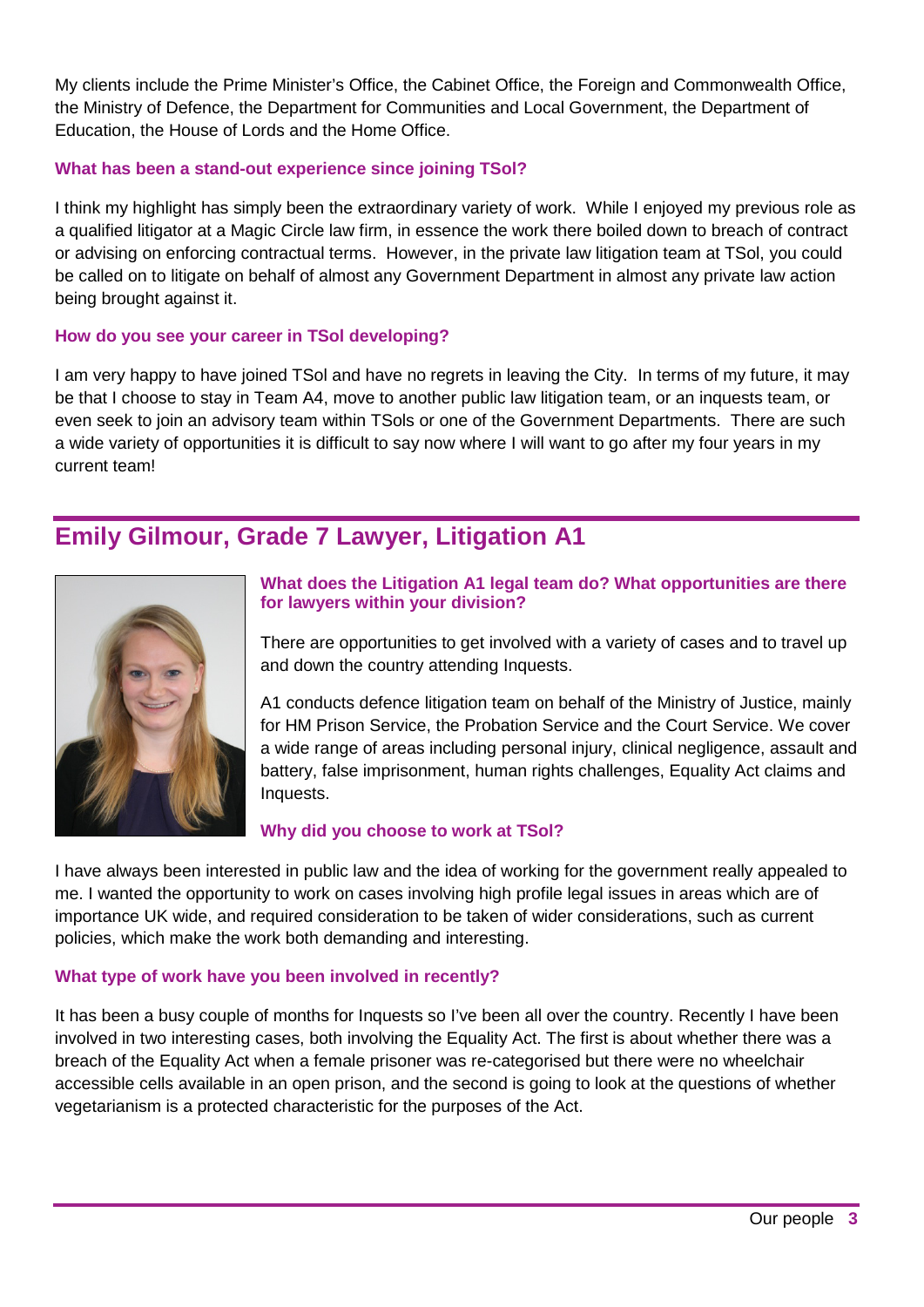### **What has been a stand-out experience since joining TSol?**

There have been too many interesting cases to pick out a particular one, but as for new experiences, climbing the Queen Elizabeth Tower on a tour organised by the Government Legal Service Social Network and standing next to Big Ben when it chimed 10am was pretty cool!

### **How do you see your career in TSol developing?**

I would be interested in working on an Inquiry, the Attorney General's Office or the National Security Team, but there's a wide variety of career options, and with the advent of Shared Legal Services, it really feels you could end up anywhere!

### **Andrew Poole, Grade 7 Lawyer, Litigation A4**



### **What does the Litigation A4 legal team do? What opportunities are there for lawyers within your division?**

A4 is known as the General Private Law and Attorney General and SASO team. The team undertakes 3 areas of government work:

General Private Law. The team represents a large number of Government Departments and other public bodies in private law litigation. Most of the work is personal injury litigation but it also extends to wrongful detention, misfeasance in public office, civil penalties and other private law claims.

 Special Advocates Support Office (SASO). This is a 'mini-team' that deals with the instructing and supporting of special advocates who operate in closed material procedures. These cases usually involve issues of national security

 Attorney General. Members of the team act on behalf of the Crown in matters of charity and family law, exercising the jurisdiction of the Queen's Proctor and acting for the Attorney General in matters concerning the Royal Sign Manual and applications to have litigants declared vexatious.

There are many opportunities for lawyers within the team to develop a broad range of cases of varying complexity. You have the opportunity to attend hearings and draft pleadings on behalf of client's and we are also lucky to work alongside highly skilled counsel.

### **Why did you choose to work at TSol?**

Prior to joining Tsol I worked in private practice. However Tsol is known as having a quality reputation and I was drawn to government work in particular due to its work in matters that are often high profile, often involving questions of constitutional importance especially in the fields of national security and human rights.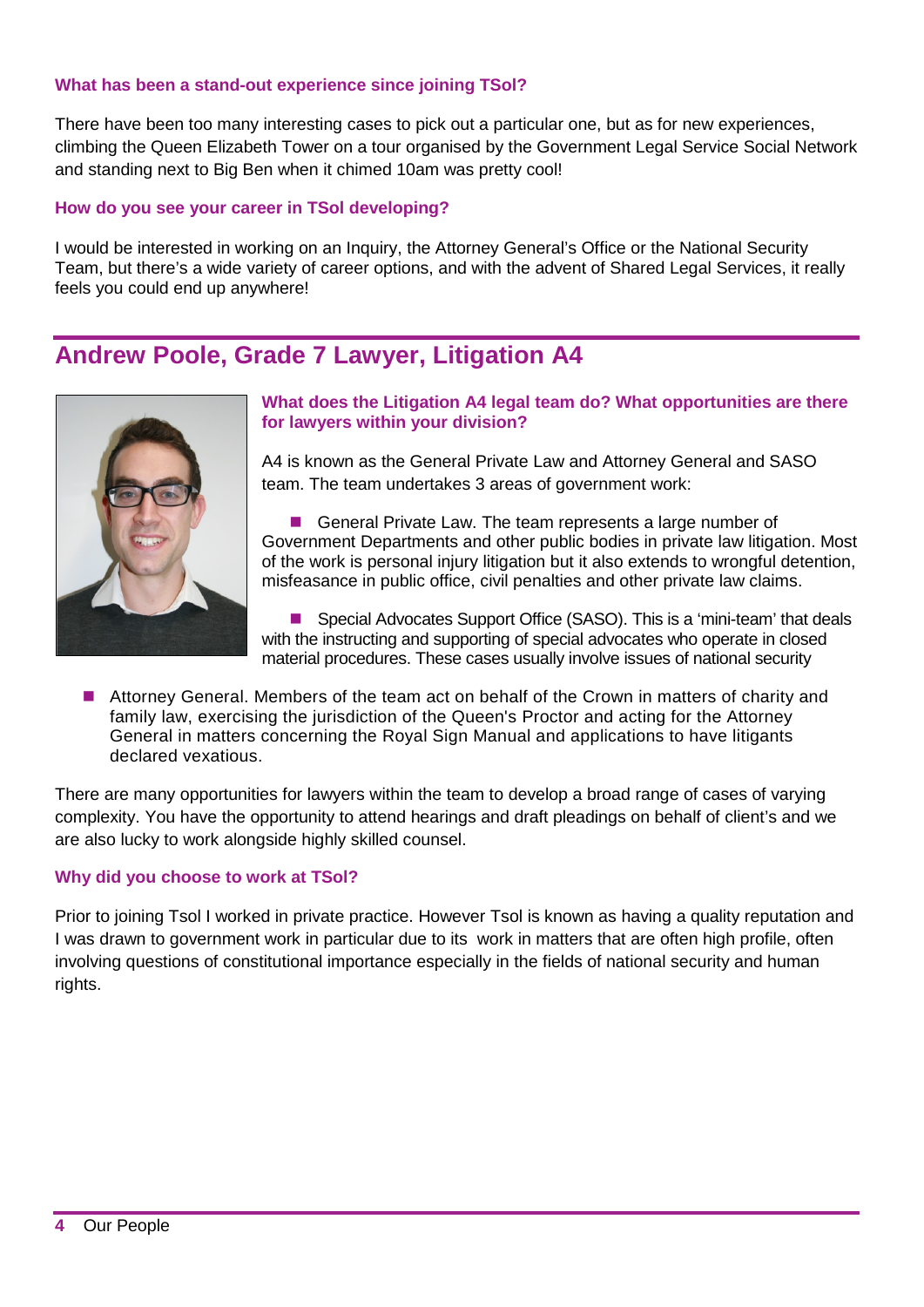### **What type of work have you been involved in recently?**

I consider myself extremely fortunate as I am able to work across the whole spectrum of cases offered within the team. I have worked in charity proceedings and attended mediation meetings to settle charitable disputes. I have acted on behalf of the Queen's Proctor and been successful against those who have obtained a divorce by means of fraud. I will soon be attending the Supreme Court having instructed an Advocate to the Court (or Amicus) on behalf of the Attorney General. I also have a range of private law cases ranging from personal injury, human rights claims and damages to the highways where we act as both Defendant's and Claimant's on behalf of the Highways Agency. I am also a part of SASO and work with special advocates in Closed Material Proceedings, often in significant cases involving matters of national security.

### **What has been a stand-out experience since joining TSol?**

This is difficult to answer as I am lucky to have such a broad practice area and have many interesting cases including matters that have been heard in the Court of Appeal. If I were to push an answer I would say attending 10 Downing Street in a private law matter was a career high. I also enjoy travelling to Northern Ireland as part of SASO to have conferences with appellant's who have required the appointment and use of a special advocate. Most people are unaware of the procedure and the use of special advocates so I consider this work to be of significant value.

### **How do you see your career in TSol developing?**

I honestly do not know at this stage how my career may develop and that is probably testimony to one of the great benefits of joining Tsol. When you join Tsol you are part of the GLS and therefore there are always new opportunities to develop your skills and your career. It is commonplace for lawyers to move to a different team after a number of years in one team and I will no doubt consider my options at the time. Another positive about Tsol is the choice to change and develop your role so that you are not pigeonholed in one area of expertise alone. I hope to move into an advisory role in due course.

## **Gareth Jenkins, Grade 7 Lawyer, Litigation B1**



### **What does the Litigation B1 legal team do? What opportunities are there for lawyers within your division?**

Litigation Team B1 is part of the Immigration Team that primarily conducts litigation and dispute resolution in respect of judicial review claims against the Home Office and what used to be known UKBA.

Opportunities within the division are varied including the chance to conduct complicated litigation and dispute resolution, assist on associated policy issues and become a lead lawyer in particular countries that have immigration issues with individuals attempting to enter the UK such as Sri Lanka, Iraq and Afghanistan.

### **Why did you choose to work at TSol?**

I chose to work at TSol to partake of the team spirit, be a public servant and undertake interesting, varied rewarding work.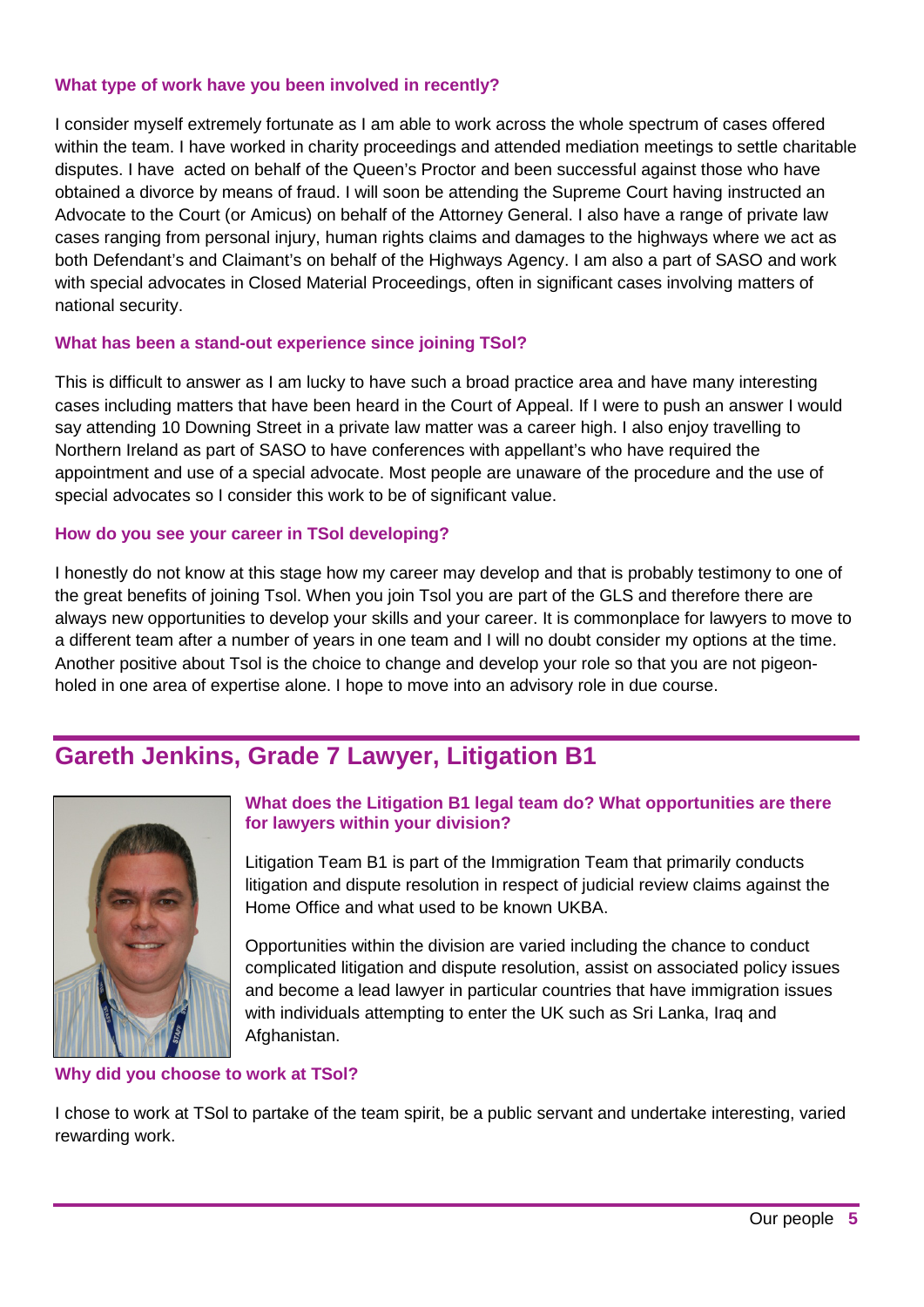### **What type of work have you been involved in recently?**

Types of work I have been involved include complicated judicial review and advising on costs issues as lead cost lawyer.

### **How do you see your career in TSol developing?**

I would hope to achieve appropriate competencies to facilitate promotion to a Grade 6 Lawyer and possibly beyond.

### **Michael Ottolenghi, Grade 7 Lawyer, Litigation B1**



### **What does the Litigation B1 legal team do? What opportunities are there for lawyers within your division?**

It is a public law litigation team that deals with immigration and asylum cases. There are opportunities for lawyers to have a lot of responsibility and for them to manage their own cases in tribunal, high court and court of appeal proceedings. The lawyers in my team also work closely with a variety of Home Office clients.

### **Why did you choose to work at TSol?**

I chose TSol because I am interested in public law and public law litigation. TSol provides the best exposure to this as well as providing a lot of responsibility to individual lawyers.

### **What type of work have you been involved in recently?**

Recently I have been involved in cases concerning the return of failed asylum seekers and foreign national offenders to the Democratic Republic of the Congo. This involved hearings in the high court, liaising with Home Office clients, assisting in drafting legal submissions to the minister, and considering the wider strategic impact of the high court judgment.

### **What has been a stand-out experience since joining TSol?**

Attending hearings at the Supreme Court.

### **How do you see your career in TSol developing?**

TSol provides the opportunity to move departments so I hope to be able to experience different areas of public law in the future, including advisory work.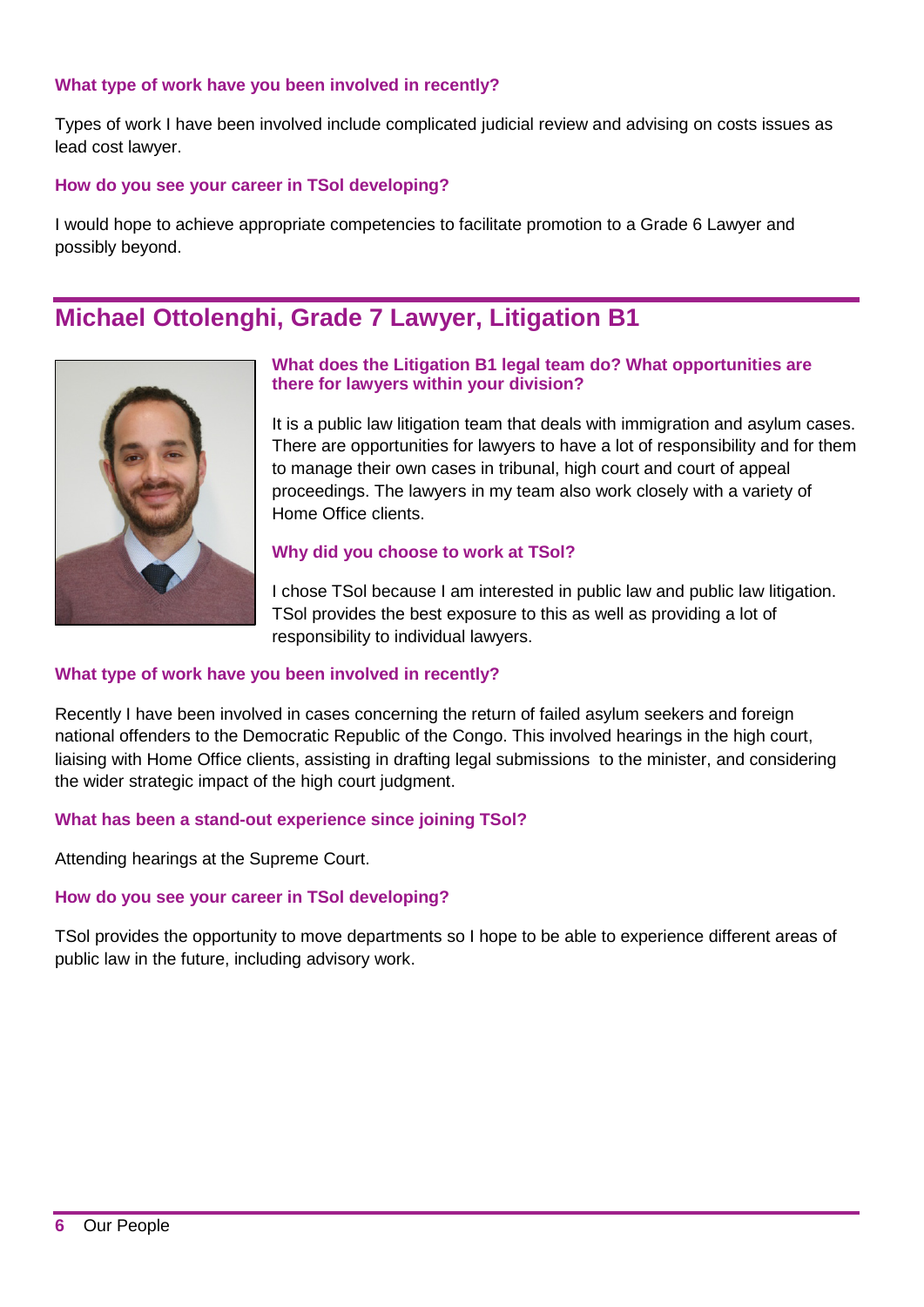# **Stefan Ossowski, Grade 7 Lawyer, Health and Safety Executive teams A & B (a TSol Advisory Division)**



### **What do the Health and Safety Executive Teams A & B do? What opportunities are there for lawyers within your division?**

My team is one of two teams based at TSol that provide advice to the Health and Safety Executive. We advise on policy development, operational queries, and the negotiation and implementation of European Directives. We also draft secondary legislation as part of that. The subject matter is very diverse. Health and Safety law covers the areas one usually associates with health and safety: risk assessments in the office, construction sites, gas safety, asbestos – that sort of thing – but it also extends to many other industries and activities. So we advise on the regulation of explosives, biocides, chemicals, offshore oil and gas, offshore renewable energy, ionising radiation, mines, quarries, petrol, carriage of dangerous goods, diving, pipelines and a few other areas. We

frequently work with the Health and Safety Executive's prosecutions team who are based at Bootle.

### **Why did you choose to work at TSol?**

Among a number of reasons the main one was the opportunity to work in a wide range of areas including those readily available only to government lawyers: drafting regulations, working on Bills before Parliament, negotiating European legislation, attending supra-national courts. I was also interested in the role of the State, the rule of law, and the issues of national and sometimes international import that could be encountered in the work.

### **What type of work have you been involved in recently?**

I've been advising HSE on the negotiation and implementation of Directive 2013/30/EU on safety of offshore oil and gas operations, introduced following the Gulf of Mexico accident in 2010. It's an ongoing project with transposition to occur in the summer of 2015 and is of particular interest to me as my degree was in geology. I've been working across government with colleagues advising the Department for Energy and Climate Change and the work is high-profile and obviously has a European dimension.

I've also been drafting regulations and advising on the consolidation of the legislation on petroleum-spirit in Great Britain, following an independent review of health and safety legislation. The project has produced a number of tough queries and called for research, advice and creative problem solving. It's typically in government work you often see or hear about the subject you're working on in everyday life. Often this is on the radio or TV news, but sometimes elsewhere – for me now pretty much every time I'm on a petrol station forecourt!

### **What has been a stand-out experience since joining TSol?**

There is of course the work itself – attending the Court of Justice of the European Union was exciting, for example – but for me the stand out experience is the people and the culture. From my first day I was impressed with the support and training I received and the professionalism and enthusiasm in the Department. I like the collaborative culture.

### **How do you see your career in TSol developing?**

I'm looking to continue as I have been, working in different developmental and intellectually stimulating roles.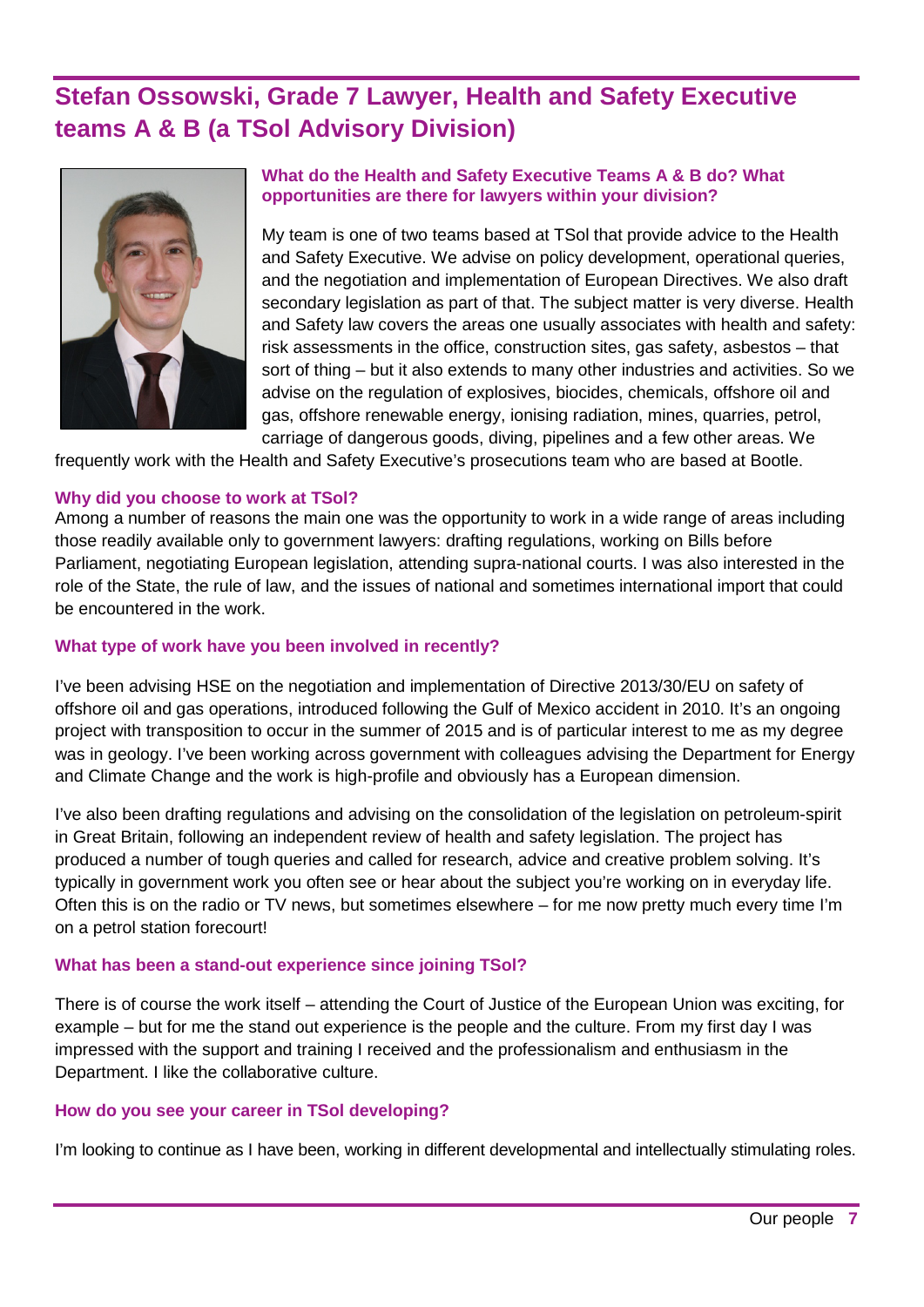# **Chris Bradshaw, Grade 7 Lawyer, Ministry of Justice Offender Management team (a TSol Advisory Division)**



#### **What does the MoJ Offender management team do? What opportunities are there for lawyers within your division?**

MoJ OM Team advises on legal questions arising from prisons and probation operational matters and sentencing and youth justice policy. This includes all primary legislation governing prisons, prisoners and those released from prison on licence. There is a considerable amount of human rights work and a great deal of litigation on exercise of Secretary of State powers and the operation of the statutory framework relating to the release and recall of prisoners often dealing with important question around the lawful detention of potentially dangerous people and conditions of imprisonment. Sentencing and the treatment of prisoners are big political issues so we work on a great deal of new primary legislation and draft a considerable amount of secondary legislation.

The MoJ Legal Directorate also has the following teams:

- Criminal (dealing with criminal offences and criminal procedure)
- **Information Law and Human Rights (dealing with cross-government Freedom of Information,** Data Protection and Human Rights matters)
- Civil and Family
- Legal Aid
- Corporate Advisory (dealing with MoJ procurement, contracts, property and other commercial advice to the department)
- Courts (dealing with advice to Her Majesty's Court and Tribunal Service and court rules)

### **Why did you choose to work at TSol?**

I actually chose to work at the MoJ before it was part of TSol and was brought into TSol as part of the recent reconfiguration of the Sharing Legal Services programme. The move has been great for me because it has given me the opportunity to access posts in a huge range other government departments. As a result I successfully applied for a promotion to a role in a TSol team in the Treasury and will soon be going there to work on the new regulatory framework for the financial services industry.

### **What type of work have you been involved in recently?**

Over the last year I have been working as the lead lawyer on the Offender Rehabilitation Bill which is going through parliament at the moment. It creates a new supervision period for short-term offenders after they are released from prison with the aim of reducing re-offending rates. It's been a huge challenge involving working closely with policy officials and ministers to instruct the drafters in detail on the provisions needed, advising ministers on the legal implications of different options, supporting ministers and officials from the officials box in both Houses of Parliament, preparing the supporting documents for Bill and responding to legal questions from parliamentarians including various specialist committees. We are nearing the end of the process and our Bill should make it into law soon.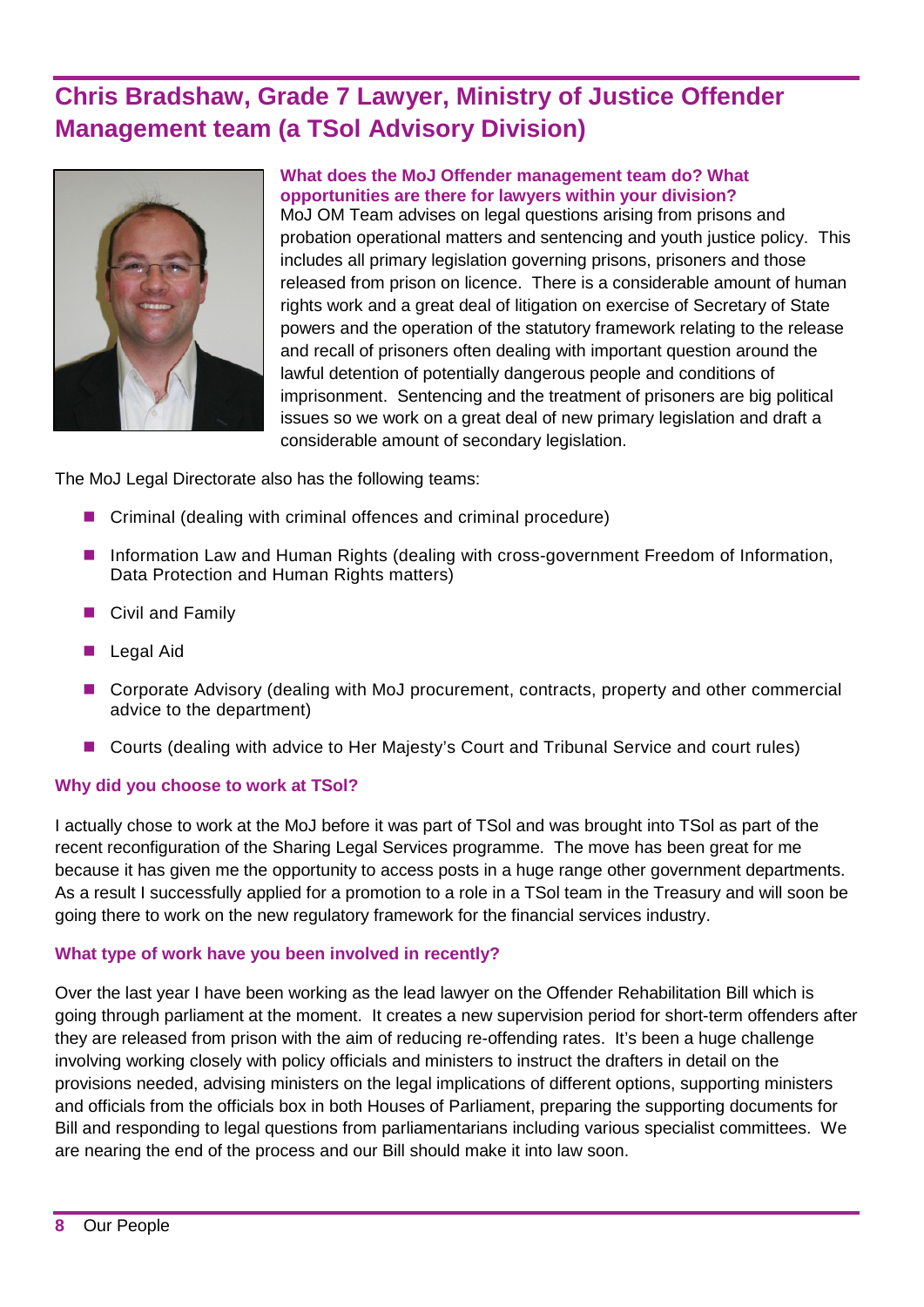### **What has been a stand-out experience since joining TSol?**

Working with a great team on the Offender Rehabilitation Bill. The Bill had to be prepared at great pace and I have been seriously impressed by the quality of both legal and policy colleagues often under huge pressures. The willingness of colleagues, including our hugely talented drafters, to work together as a team to deliver the Bill has been fantastic.

### **How do you see your career in TSol developing?**

I start a new job at the Treasury very soon which will involve much more experience of European law including drafting domestic secondary legislation to implement recently agreed European directives and regulations and being involved in negotiating new instruments at a European level. I'm also looking forward to finding out how the department at the heart of government works and how it interacts with the Bank of England, the financial regulators and the City. After that is long way off but there's no shortage of interesting legal work in government.

# **Emily Rix, Grade 7 Lawyer, Department of Culture, Media, and Sport - Broadcasting and Regulated Industries team (a TSol Advisory Division)**



I joined the Health and Safety Executive (HSE) as a GLS trainee solicitor in September 2006. On qualification I took up a post in one of the HSE advisory teams. In 2009 the HSE advisory legal teams joined TSol. In April 2013 I moved to another advisory post within TSol, working in a team colocated within the Department for Culture, Media & Sport (DCMS).

### **What does the DCMS Broadcasting and Regulated Industries, 16-19 commercial team do? What opportunities are there for lawyers within your division?**

The Division provides legal advice and support to the DCMS. There are three teams within the Division: Broadcasting & Telecommunications; Culture, Sport and Gambling; and Government Equalities Office. Although

part of TSol, we are co-located as in-house legal advisers with our DCMS Departmental policy colleagues.

The work of the Division is very broad, reflecting the varied responsibilities of DCMS. As such, lawyers in the Division provide advice on areas as diverse as broadband, horse racing, the Marriage (Same Sex Couples) Act 2013, treasure, mobile phone masts, the BBC and tourism – to name but a few!

Examples of the work lawyers in the Division carry out include drafting statutory instruments, Bill work, briefing Ministers and advising DCMS on its relationships with the various agencies and public bodies with which it works.

As one of the smaller legal Divisions in TSol, there is plenty of opportunity for individual lawyers to take on the role of representing the Division at various TSol and cross-government groups.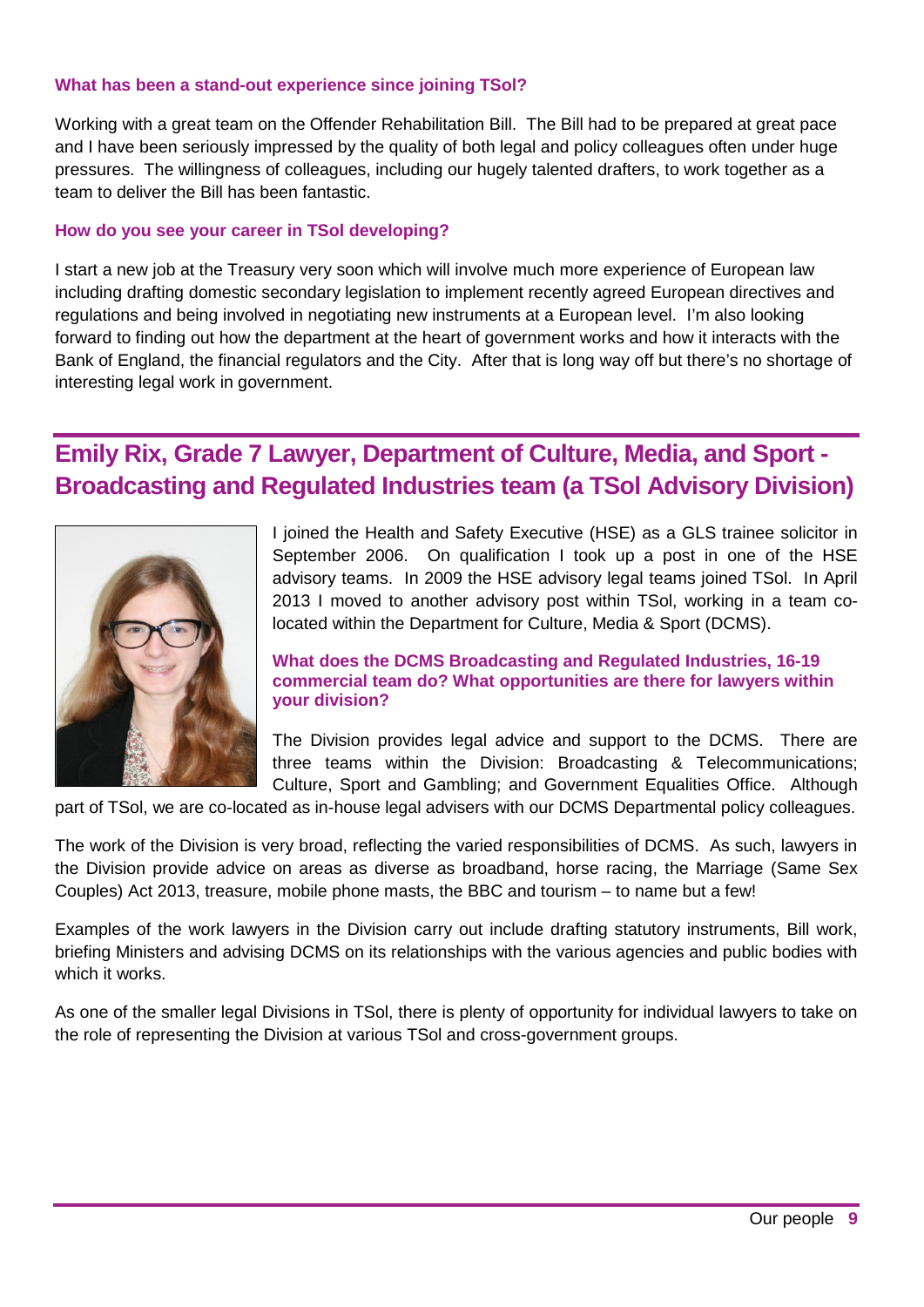The Broadcasting and Telecommunications Team advises on a wide range of domestic, EU and international law matters relating to communications, including:

- **Policy and the regulation of television, radio and the press (e.g. BBC, digital radio, Leveson)**
- **Policy and the regulation of telecommunications and the internet (e.g. roll-out of superfast** broadband, protecting children online, 4G, Ofcom)
- **Competition law issues relating to media and telecoms (e.g. media mergers)**

### **Why did you choose to work at TSol?**

For me, one of the main attractions of working at TSol is the opportunity for a varied career. There is a lot of interesting work going on across TSol, and as TSol grows there are more opportunities to develop your career by moving to other posts within TSol.

One of the benefits of being part of a department of lawyers is the opportunity to share skills and knowledge. As part of TSol's DCMS Legal Division I have the benefit of being co-located with clients, which allows us as lawyers to fully integrate with our departmental policy colleagues, while still being part of TSol and having access to TSol networks and training.

### **What type of work have you been involved in recently?**

I am one of several lawyers in the team who provide advice on policy areas related to the internet, radio spectrum and telecommunications generally. Particular policy areas that I have been involved in recently include providing legal support to work being done to make the internet safer for children, advising on issues related to nuisance calls, and providing legal support in relation to the management of radio spectrum.

### **What has been a stand-out experience since joining TSol?**

I think one of the pleasant surprises for me has been how much I have enjoyed the EU work that has been part of my job (I can't say I enjoyed EU law much at university!). In particular, getting involved at the negotiating stages of new EU legislation is interesting. One memorable experience was when I was advising policy colleagues on a proposal for new EU legislation; my policy clients had identified a problem with the wording of the proposed draft legislation which none of the other Member State delegations had picked up on. I had to work closely with Council legal advisers to come up with wording to ensure that the proposed legislation did achieve what it was intended to do.

Other discrete bits of work which have been highlights were drafting an Order in Council, which was made at a meeting of the Privy Council (it is not every day that your work is presented to a meeting of the Privy Council held by the Queen at Buckingham Palace!) and contributing to briefing for No 10.

### **How do you see your career in TSol developing?**

I've been with my current team for less than a year, so I hope to spend a few more years in this team, and then move to another advisory team within TSol.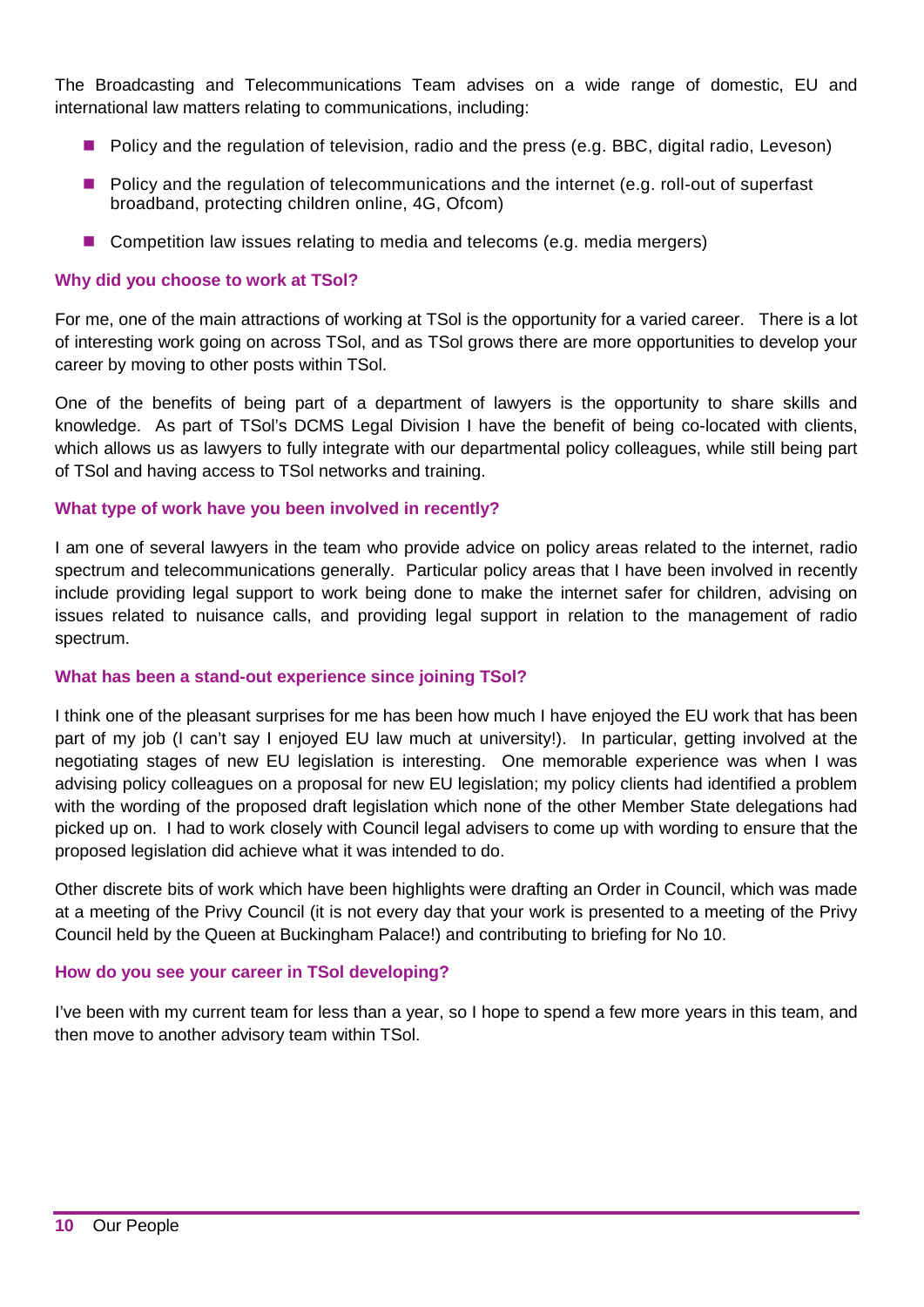# **Shailen Mehta, Grade 7 Lawyer, DfE Teaching, 16-19 Commercial Team (a TSol Advisory Division)**



### **What does the Department for Education Teaching, 16-19 commercial team do? What opportunities are there for lawyers within your division?**

Our team does a wide variety of work ranging from a series of teachers' issues e.g. pensions, pay and conditions, misconduct etc. to work on the national curriculum, qualifications (e.g. vocational, GCSEs, A-Levels), issues affecting young people and a range of commercial questions. Across the DfE legal team there are opportunities to gain legislative and commercial drafting skills; to work on government Bills; to advise on new policy initiatives; and to move to other advisory divisions.

### **Why did you choose to work at TSol?**

I was highly drawn to public service and wanted to gain exposure to high quality and challenging public law cases and advisory work.

### **What type of work have you been involved in recently?**

I drafted an Order to bring the new national curriculum into effect; advising on GCSE and A Level reform; advising with the Department for Business, Innovation & Skills (BIS) on a new skills programme called "Traineeships"; and working on a Hand Out Bill on data sharing.

### **What has been a stand-out experience since joining TSol?**

Working on the first wave of the Free Schools programme in 2010-11; the first wave of University Technical Colleges and Studio Schools in 2011-12. A further stand out was drafting the new national curriculum order.

### **How do you see your career in TSol developing?**

I see it developing within TSol Advisory divisions; gaining more exposure to public law issues in different policy settings.

## **Ben Allen, Grade 7 Lawyer, Bona Vacantia, Companies Group**



### **What does the BV Companies Group team do? What opportunities are there for lawyers within your division?**

Companies Group in BV deals with the assets of dissolved companies that pass to the Crown. This can involve dealing with assets as diverse as train engines, film rights and graveyards, as well as trust, property and commercial law. There is a strong public law element to the work as well, notwithstanding its commercial nature. Lawyers have the opportunity to work on Freedom of Information and administrative law, advising on procurement and policy formation amongst other things.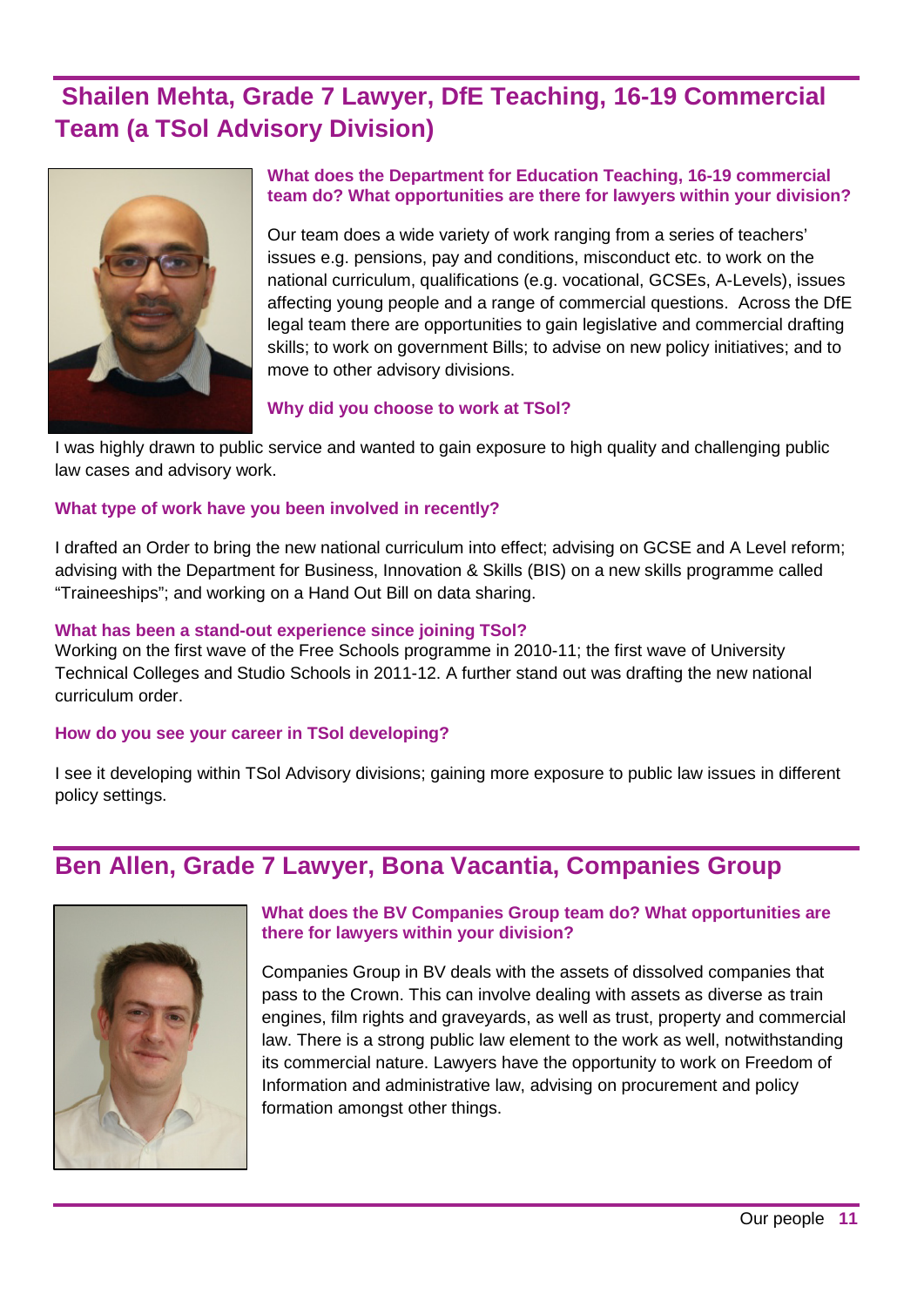### **Why did you choose to work at TSol?**

TSol offers the opportunity to do high-profile, complex legal work with a real public impact. There is an excellent working atmosphere at TSol and although the work can be pressured and demanding there is a real appreciation of the need for staff to have a good work-life balance.

### **What type of work have you been involved in recently?**

I have advised on the Division's Freedom of Information and publication policy, and have been involved in the management of a large commercial contract for the Division, as well as an extensive fraud investigation.

### **What has been a stand-out experience since joining TSol?**

Having one of my own decisions judicially reviewed and conducting the litigation to defeat the application. Drafting secondary legislation and advising ministers as a legal trainee was also quite a highlight!

### **How do you see your career in TSol developing?**

I have just been promoted to manage a small team of litigation lawyers, so I'm looking forward to spending the next few years working on public law litigation. Although you can't pick and choose what kind of work you do, one of the benefits of working at TSol is the opportunity to work in a wide range of areas of law over the course of your career as a whole. So in future I would hope to be able to work on public enquiries, or perhaps national security litigation.

### **Amy Carseldine, Grade 7 Lawyer, Litigation B3**



### **What does the Litigation B3 legal team do? What opportunities are there for lawyers within your division?**

Litigation B3 deals with immigration cases for the Home Office. The majority of the cases are judicial review challenges, with some statutory appeals, and are heard in a variety of forums from the Immigration and Asylum Tribunal, the High Court, Court of Appeal and occasionally the Supreme Court.

Immigration is an ever changing and politically charged area in which to work. The Immigration Rules and related statutes are continually being amended and the cases we deal with challenge the validity and meaning of those amendments. It is not uncommon to have a case that will change (or

at least threaten to change) a Home Office policy.

Case practices in Litigation B3 are varied, with cases raising a range of issues from student breaching their visa conditions to unlawful detention challenges. Judicial review cases resolve relatively quickly, meaning it is normal for caseworkers to see cases through to their completion.